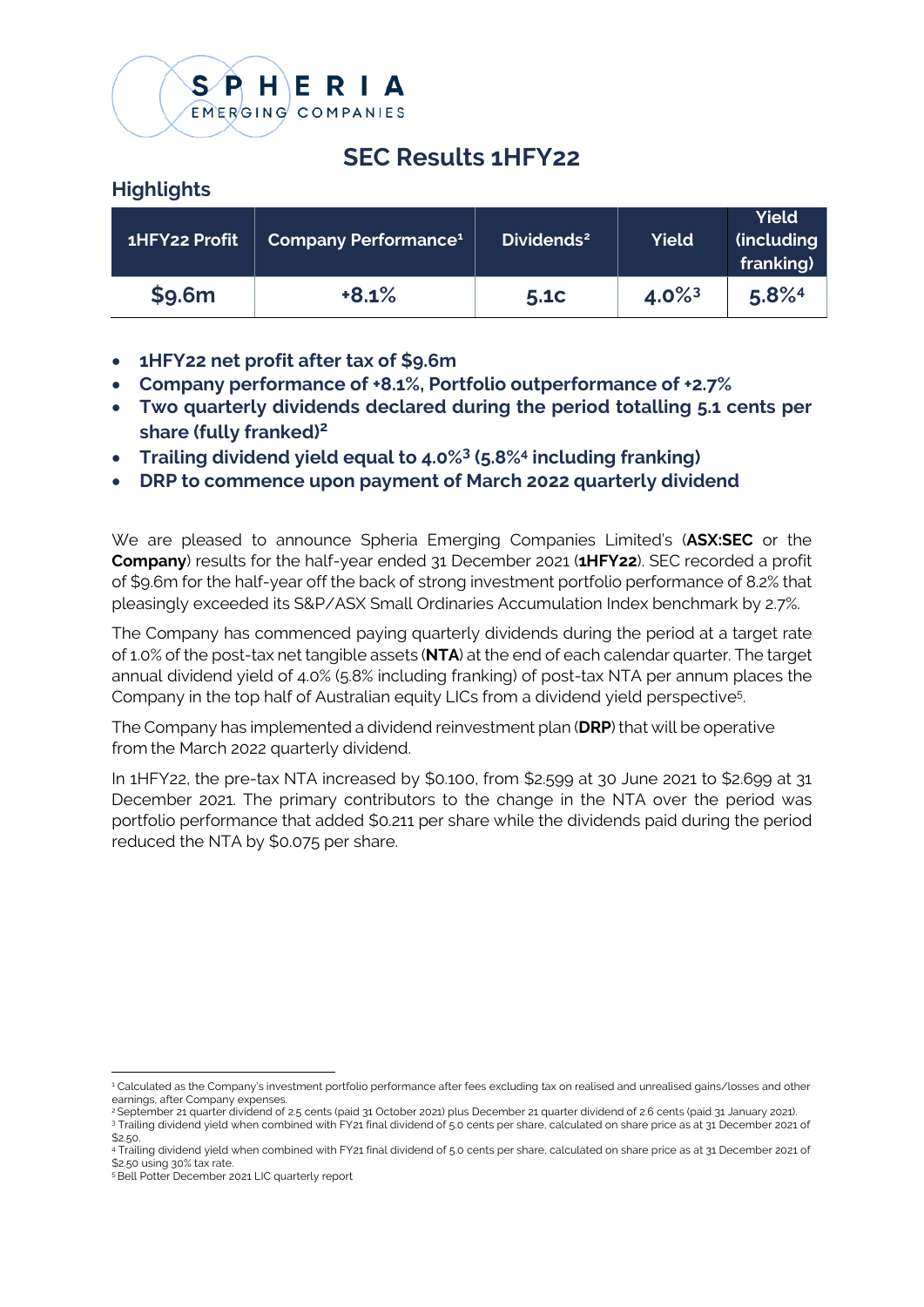

### **NTA performance breakdown for 1HFY22**

## **Quarterly dividends**

A significant benefit of the listed investment company (LIC) structure such as SEC's is the ability to pay regular and consistent fully franked dividends to shareholders. Recognising the attractiveness of regular fully franked dividends, the Company commenced payment of quarterly dividends during 1HFY22, at a rate of 1.0% of the Company's post-tax NTA at the end of each calendar quarter.

The September 2021 quarter dividend, paid on 29 October 2021, was 2.5 cents per share (fully franked), and the December 2021 quarter dividend, paid on 31 January 2022, was 2.6 cents per share (fully franked).

The waterfall chart above indicates dividends paid of 7.5 cents per share during 1HFY22 which includes the final FY21 dividend of 5.0 cents per share together with the September 2021 quarter dividend of 2.5 cents per share.

The two quarterly dividends declared for 1HFY22, totalling 5.1 cents per share, when combined with the final FY21 dividend of 5.0 cents per share paid in September 2021, equates to a trailing dividend yield of 4.0%<sup>[6](#page-1-0)</sup> or a grossed-up yield including franking of 5.8%<sup>7</sup>. This places SEC in the top half of Australian equity LICs from a dividend yield perspective<sup>8</sup>.

The Company intends to continue the payment of quarterly dividends at a target level equivalent to 4.0% p.a. (5.8% including franking) of the post-tax NTA of the Company, subject to available profits, cash flow and franking credits, and will continue to monitor its dividend policy based on market conditions and prudent business practices.

<span id="page-1-0"></span><sup>6</sup> Calculated on share price as at 31 December 2021 of \$2.50. 7 Calculated on share price as at 31 December 2021 of \$2.50 using 30% tax rate.

<span id="page-1-2"></span><span id="page-1-1"></span><sup>8</sup> Bell Potter December 2021 LIC quarterly report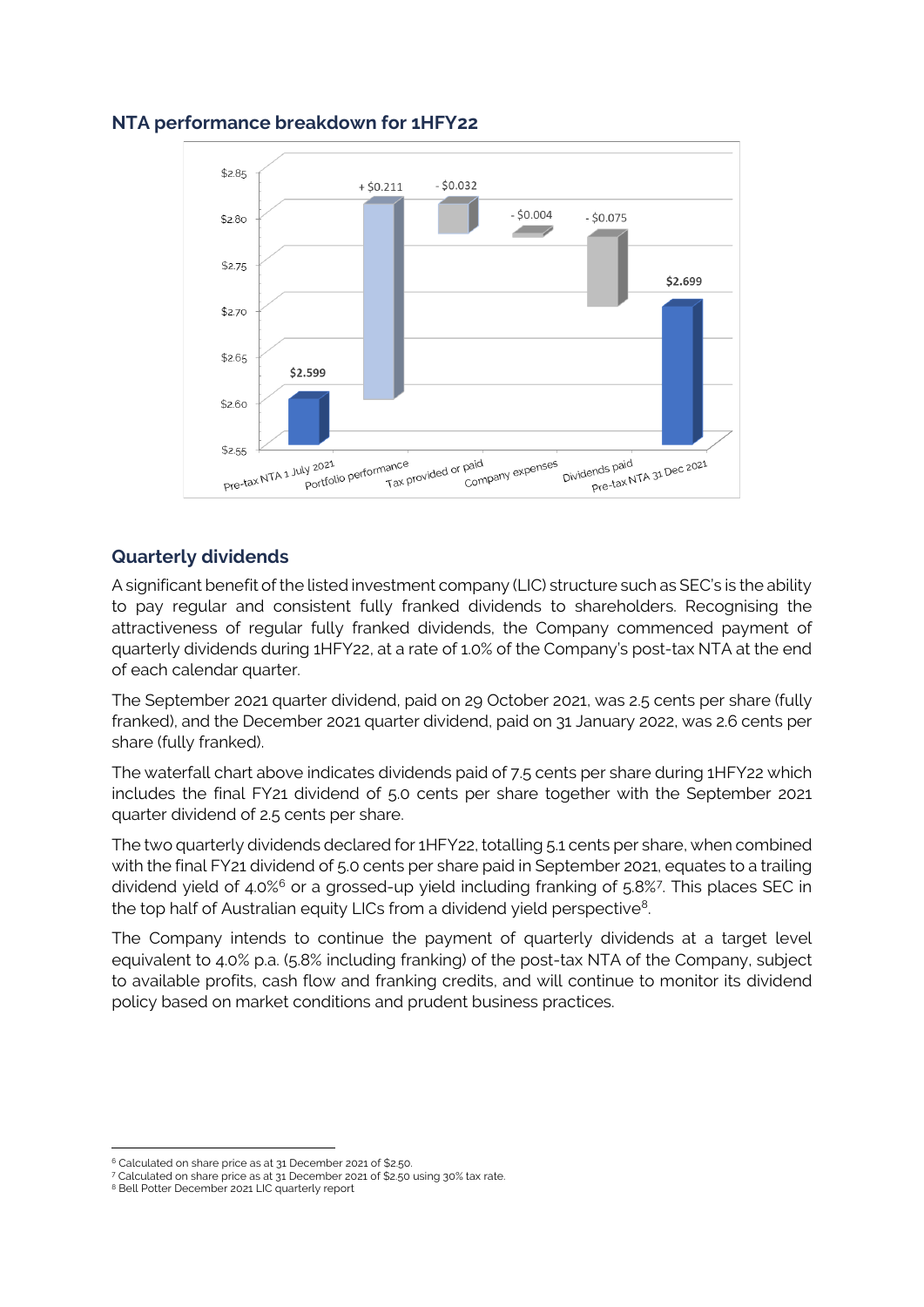### **SEC Dividend History**



### **Dividend Reinvestment Plan**

The Company has put in place a dividend reinvestment plan (**DRP**) which will be operative from the payment of the March 2022 quarterly dividend.

The DRP has been designed so that participants will always receive the lowest reinvestment price possible, without their reinvestment diluting the post-tax NTA of those shareholders who choose not to participate in the DRP.

When the Company's share price is greater than or equal to its post-tax NTA per share, dividends are paid as newly issued shares in the Company. If the Company's share price is above its post-tax NTA per share on the dividend ex-date, participating shareholders will be issued new shares at the greater of the share price (less such discount as the Board may determine for the relevant dividend) or the post-tax NTA value per share of the Company on dividend ex-date.

If the Company's share price is less than its post-tax NTA per share on the ex-date, cash available for distribution as dividends on shares subject to the DRP will be used to acquire the Company's shares on-market in accordance with the terms set out in the DRP. These acquired shares will be distributed to shareholders participating in the DRP.

Shareholders who would like to find out more about the DRP can visit the Company's website: [https://spheria.com.au/funds/spheria-emerging-companies-limited-asx-sec/.](https://spheria.com.au/funds/spheria-emerging-companies-limited-asx-sec/)

Shareholders who would like to participate in the DRP can enrol at: [https://investor.automic.com.au](https://investor.automic.com.au/) or alternatively please contact the Company's share registry, Automic, for assistance on 1300 902 587 (in Australia) / +61 2 7208 4521 (International).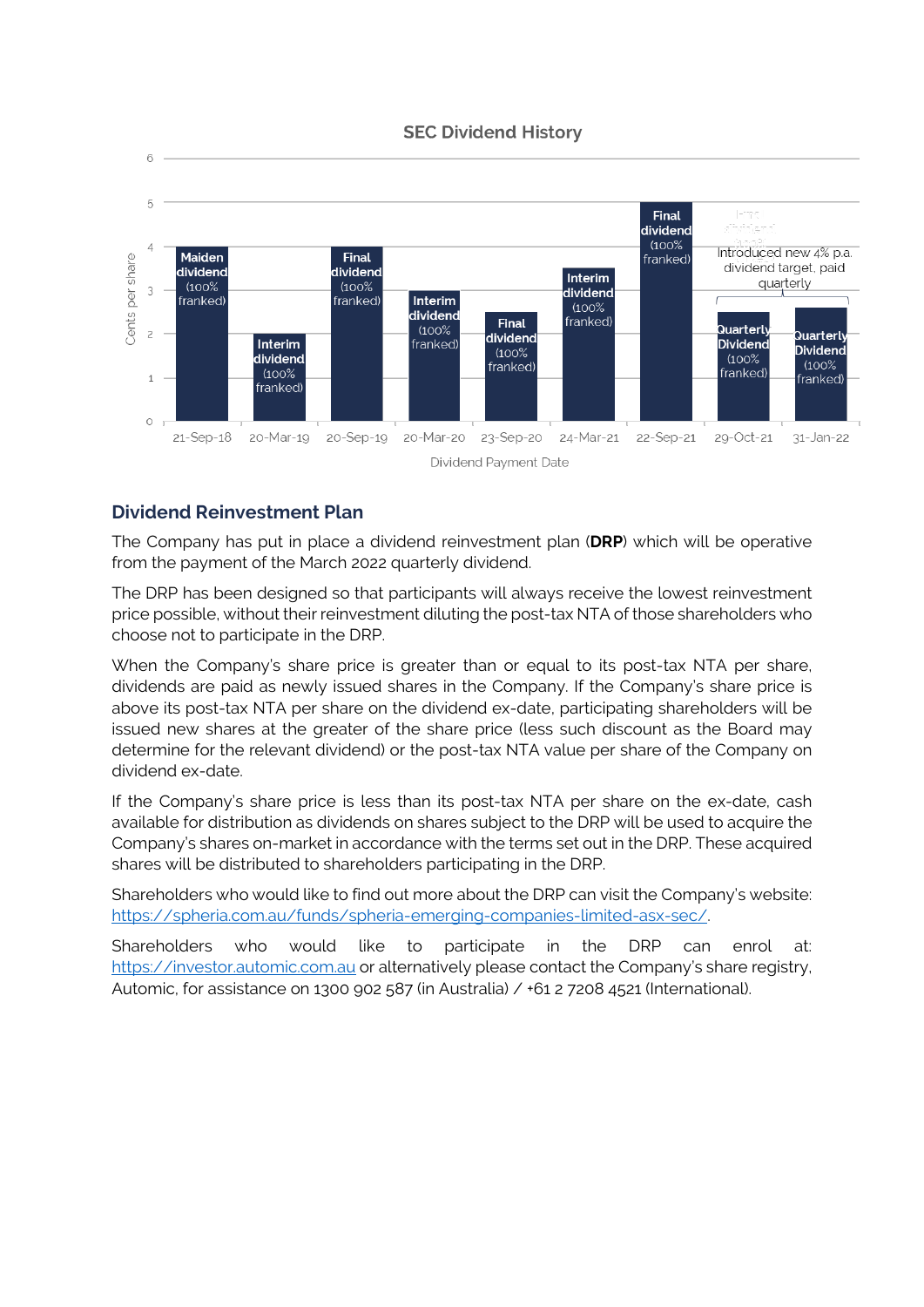### **Discount to NTA**

Pleasingly, the discount between the Company's pre-tax NTA per share and its share price has narrowed materially over the last 12 months to stand at 7.4%<sup>[9](#page-3-0)</sup> on 31 December 2021. When compared to the post-tax NTA at 31 December 2021, the discount is 3.2%<sup>[10](#page-3-1)</sup>.

The Board will continue to focus on steps to address the discount, such as the payment of quarterly dividends as noted above.

### **Investment by the Manager**

As at 31 December 2021, the aggregate holding in SEC of the Manager and executives of the Manager (who are not acting in concert with each other) was in excess of 825, 000 shares. The Manager is committed to being a long-term investor in the Company.

### **Shareholder webinar on results and portfolio**

The Board invites you to the upcoming shareholder webinar on 2 March 2022 at 11.00am (AEDT). The webinar will provide an update on the Company's half-year financials and investments from the Company's Director and Spheria Asset Management's Portfolio Manager, Matthew Booker.

Shareholders are invited to register at the following link: **SEC [1HFY22 Results Webinar](https://event.on24.com/wcc/r/3642621/FB177A2A1BC456EEEFEB5F699E3489D2)**

The Board of Spheria Emerging Companies Limited has authorised this announcement to be released to the ASX.

<span id="page-3-0"></span><sup>9</sup> Based on pre-tax NTA of \$2.699 and share price of \$2.50 at 31 December 2021.<br><sup>10</sup> Based on post-tax NTA of \$2.582 and share price of \$2.50 at 31 December 2021.

<span id="page-3-1"></span>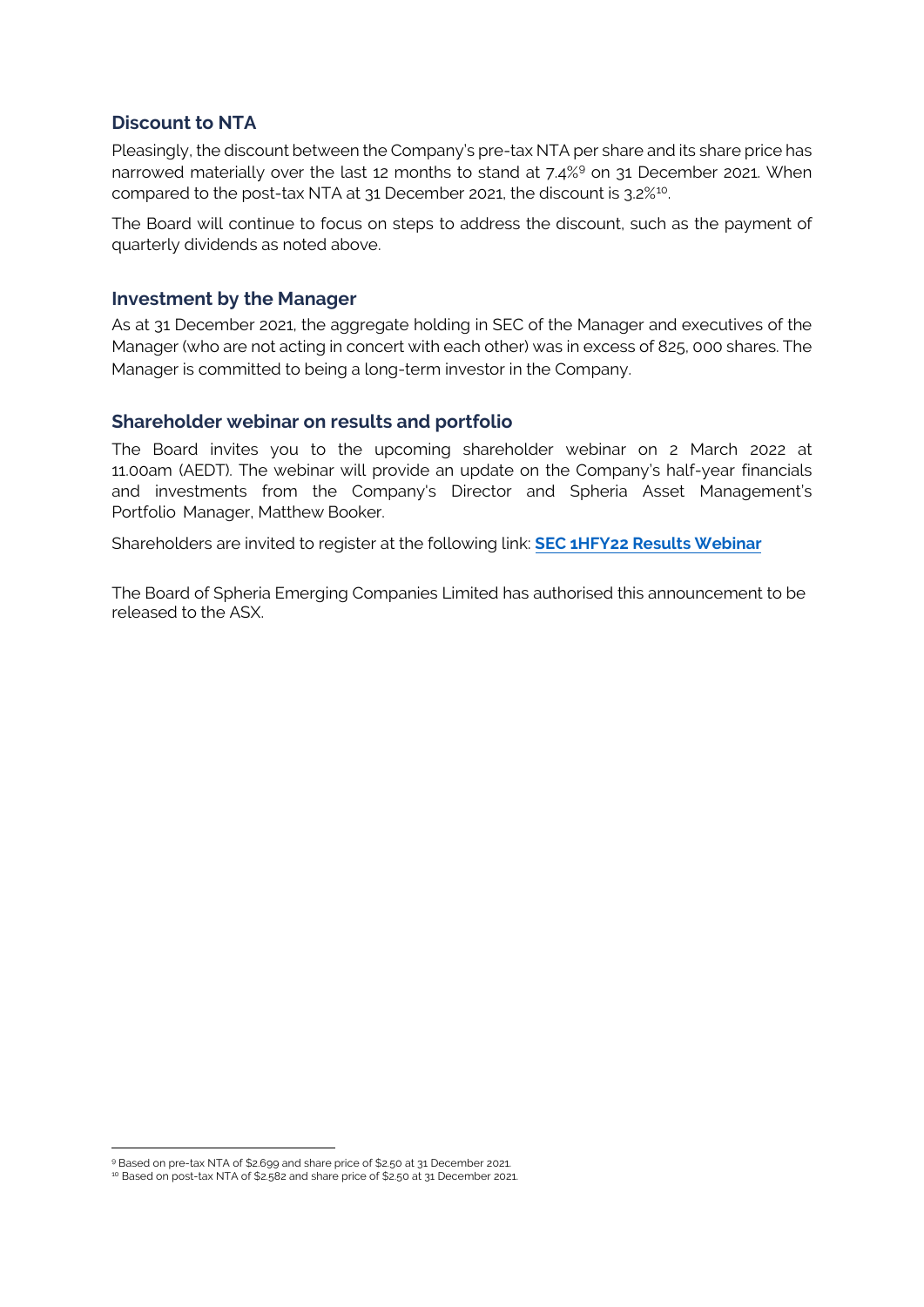# **Additional shareholder information**

|                                 | 1HFY22  | Since inception p.a. |  |  |
|---------------------------------|---------|----------------------|--|--|
| Company*                        | $+8.1%$ | $+12.1%$             |  |  |
| Portfolio**                     | $+8.2%$ | $+12.5%$             |  |  |
| <b>Benchmark***</b>             | $+5.5%$ | $+9.6%$              |  |  |
| <b>Portfolio Outperformance</b> | $+2.7%$ | $+2.9%$              |  |  |

### **Performance as at 31 December 2021**

\* Calculated as the Company's investment portfolio performance after fees excluding tax on realised and unrealised gains/losses and other earnings, after company expenses.

Shows how the portfolio, for which the Manager is responsible, has performed after deducting management fees, costs and taxes and performance fees (if applicable).<br>\*\*\* COD 40CV Contract in the manual

S&P/ASX Small Ordinaries Accumulation Index.

### **Manager's commentary**

### **Portfolio performance**

The investment portfolio increased 8.2% for the six-month period ending 31 December 2021, outperforming the Benchmark by 2.7%. It appears inflation is beginning to wreak havoc across economies as global demand recovers due to the easing of COVID related restrictions and supply chains struggle to keep up with demand. This is finally leading to central banks reassessing their monetary policy settings – the result being rising interest rates and bond yields. We believe this is a landmark shift and will present challenges for long duration asset prices and may well deflate rampant market speculation. We think this will play into our hands as we are naturally tilted away from many of those overheated sectors and overhyped company valuations. We have witnessed this before in 2000/01 and in 2007/08 and suspect the script will be repeated with valuation-based managers like ourselves performing well.

It was a strange six months in Australia with State based lockdowns continuing to impact many businesses particularly those that rely on people movement. Despite this the largest contributor to performance was Michael Hill International (MHJ.ASX), a jewellery retailer, that pre-announced a record profit result for the half year. The company benefited from catch-up spend when lockdowns were eased in the last couple months of year and from great execution by a relatively new management team which has significantly reshaped the business over the last two years. Further normalisation in its key operating markets of Australia, Canada and New Zealand will in theory continue to improve profitability and yet the valuation remains undemanding and a balance sheet possessing nearly \$100m of cash provides plenty of firepower for an acquisition and capital management initiatives.

During the period, Class Limited (CL1.ASX) - a long-term holding - was subject to a takeover from HUB24 at a significant premium to its undisturbed share price. We believe the businesses are highly complementary in nature with the datafeeds CL1 have compiled being of strategic importance as the platform market shifts to a non-custodial type of arrangement. We feel that HUB24 is ahead of its competitors from a technical and strategic perspective and will likely continue to gain market share due to its willingness to disrupt its own business model. Whilst this comes at the short-term expense to profitability, we feel it's well placed to win the market and be the scale player in a rapidly evolving platform market.

Seven West Media (SWM.ASX) continued its stellar recovery from the COVID abyss of early 2020. The balance sheet has been repaired and de-risked, and profitability has markedly improved due to better programming and cost improvements. The acquisition of Prime Media (SWM's regional TV affiliate) provides the company national reach and the ability to enhance its streaming service in regional markets. Putting aside the strategic benefits, SWM has paid